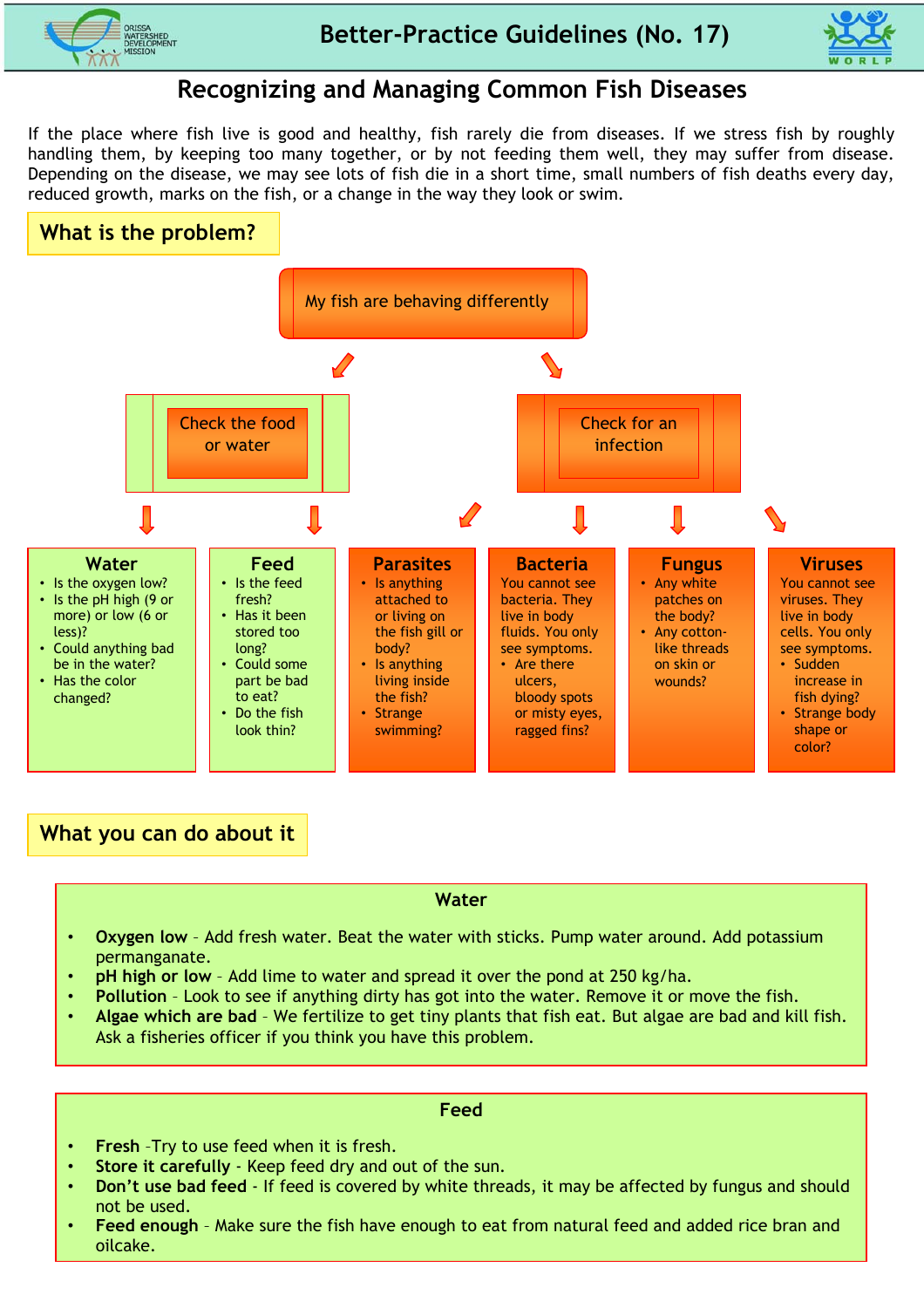## **Parasites**

- Look carefully at fish that are behaving differently (sick fish that are alive are more useful than dead ones).
- Look at the skin, inside the gills and inside the body.
- Can you see any worm-like or crab-like animals attached to or moving on the fish? Is there a lot of slime on the fish? Are there ulcers on the skin?

|                                                               | I'm a fish louse.<br>I attach to the body or move about on the skin.<br>You can see me, I'm about this big $\leftrightarrow$<br>I cause a lot of problems in ponds with a lot of organic matter.<br>I feed on blood, leaving big ulcers. The fish make lots of slime.<br>I cause damage which allows other things to attack the fish.<br>The fish try to scrape me off. They become sluggish and don't<br>eat. |
|---------------------------------------------------------------|----------------------------------------------------------------------------------------------------------------------------------------------------------------------------------------------------------------------------------------------------------------------------------------------------------------------------------------------------------------------------------------------------------------|
| embedded into the fish                                        | For fish louse and anchor worm the fish can be bathed for 1<br>minute once a week for 3 weeks in Malathion (0.25 mg/l). TAKE<br>CARE since this is a pesticide. See a fisheries officer.<br>Clean up the pond.<br>⋗<br>I'm an anchor worm.                                                                                                                                                                     |
|                                                               | I attach to the gills and body.<br>You will see a large number of dark, thread-like tails.<br>I am a big problem for Catla.<br>Fish affected by anchor worm become weak.                                                                                                                                                                                                                                       |
|                                                               | We are flukes that attach to the gills and skin.<br>You may see blood and white patches of skin.<br>We cause a lot of problems in ponds rich in organic<br>matter and kill lots of fish in nurseries.<br>We cause damage which allows other parasites to<br>attack the fish.                                                                                                                                   |
|                                                               | Bath the fish in formalin at 20-25 mg/l. TAKE CARE since formalin<br>is toxic. See a fisheries officer.<br>Clean up the pond.                                                                                                                                                                                                                                                                                  |
| Some parasite are less easy to see, but you see the symptoms. |                                                                                                                                                                                                                                                                                                                                                                                                                |
| I'm the<br>problem but<br>you can't see<br>me.                | I cause white spot disease. Fish look like they<br>have been sprinkled with salt.<br>I kill fry and fingerlings.<br>I am really difficult to treat.<br>My life is like this: (over 5 days) I grow on the<br>fish. I burst out and go to the pond bottom.<br>Babies are born and swim about affecting other<br>fish.                                                                                            |
| I'm the<br>problem but<br>you can't see<br>me                 | I cause damage to the gills and skin.<br>You may see blood or white patches on the skin.<br>Fish become slimy. Some have problems<br>breathing. I kill fry and fingerlings.<br>Bath fish in salt solution for 1 minute (mix 20 g of salt per liter<br>⋗<br>of water in the bath).                                                                                                                              |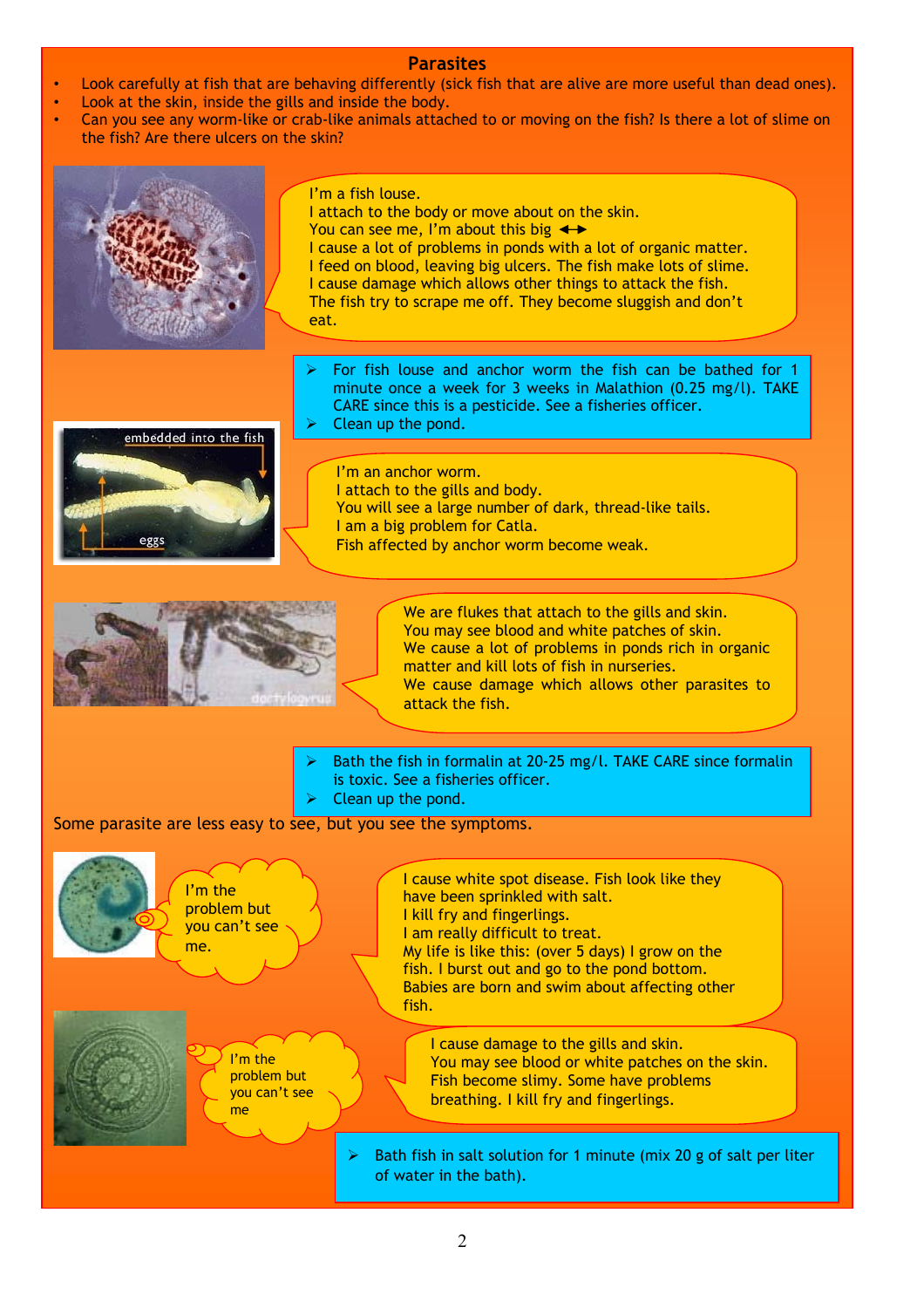#### **Bacteria**

- If you notice fish are dying, a few each day or in larger numbers, you may have a disease caused by bacteria.
- Sometimes there are symptoms which you can recognize.

 'COTTON WOOL' DISEASE appears as white spots on the head, lips and fins and may then cover the whole body.

 $\triangleright$  A 15-minute bath in potassium permanganate (20 mg/l) or its wiping onto the affected areas of the body is a good cure.

This is different from the fungus diseases below.

TAIL AND FIN ROT DISEASE affects all the stages of fish, from fry to adults, resulting in the gradual loss of tail and fins.

Treatment with copper sulphate (500 mg/l) on the affected area.

ULCER DISEASE appears as white tuft-like patches on the body, which damage the skin and leave circular, dark red ulcers. When acutely diseased, the fish dies.

Clean up the pond and use lime at regular intervals. Add Oxytetracycline (25 mg/kg) to the feed for seven days (this is an antibiotic).

> BLOOD POISONING is when large bleeding cuts appear on the mouth and gill covers, around the anus and the base of the fins, and causes young fish to die.

- Add Oxytetracycline (50-70 mg/kg) to the feed for ten days.
- Add methylene blue (4 mg/l) to pond water each week.

EDWARDS DISEASE can kill all your spawn in 1-3 days. It is a common disease of carps, especially mrigal, during winters in ponds poor in fish food. The fish become pale and thin, sometimes with pinhead-sized reddish spots over the body and, when cut, give out an offensive smelling liquid.

Water quality improvement is the only solution to curb the disease from spreading further.